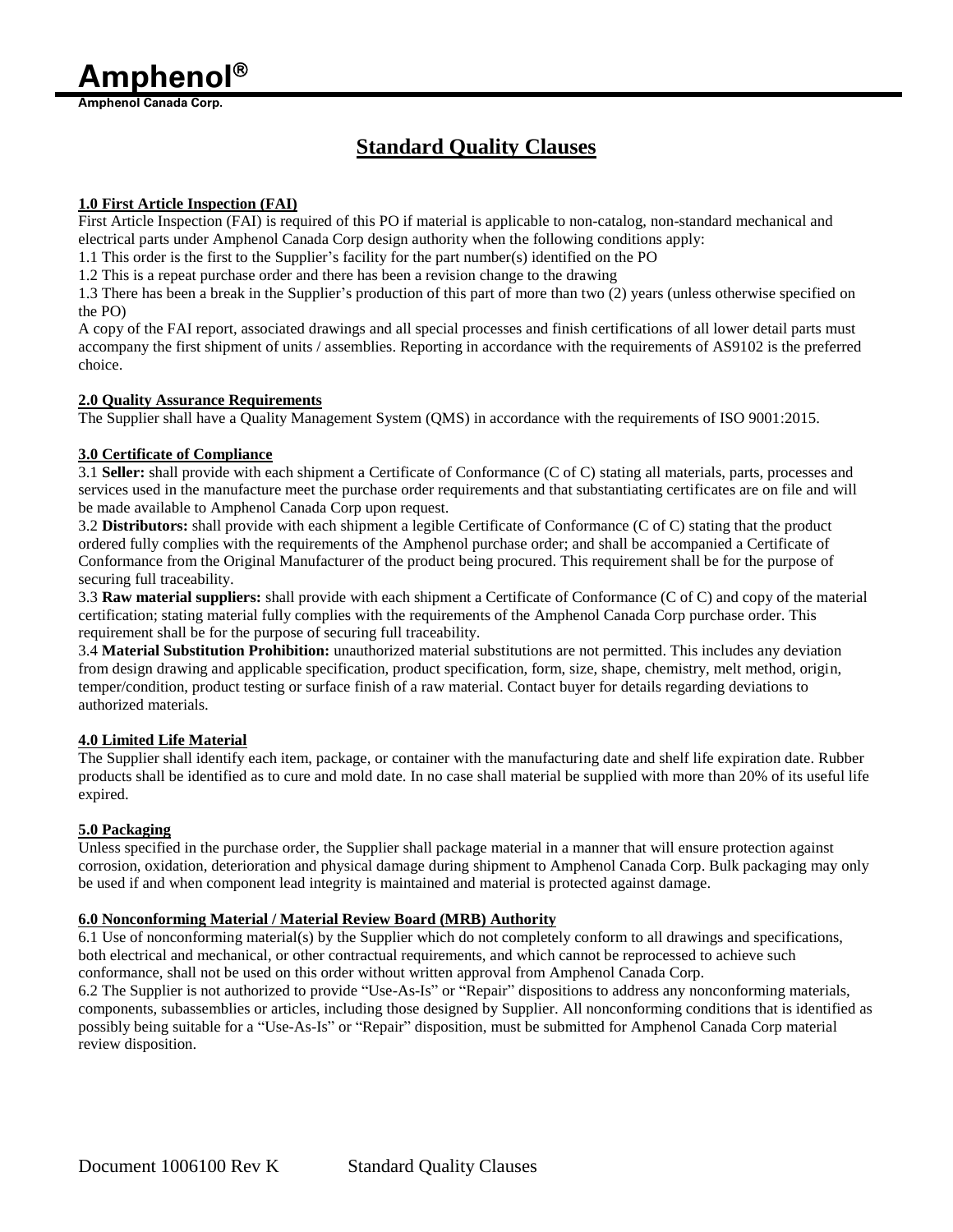**Amphenol Canada Corp.**

# **7.0 Terms of Acceptance**

By acceptance of this purchase order the supplier warrants that all supplies furnished under this purchase order shall:

- a) be free from defects in material and workmanship
- b) conform to all applicable specifications, drawings, parts list Bill of Materials (BOM), relevant samples and or descriptions referenced in the purchase order
- c) be free from defects in design except to the degree such supplies are manufactured to the buyers design
- d) be new and not salvaged, refurbished or reconditioned

# **8.0 Record Retention**

The Supplier shall maintain on file at their facility, all inspection and test records for a minimum of ten (10) years Mil Aero products after delivery of the last item on this purchase order.

## **9.0 Sellers Supplier Control**

All Seller procured supplies / services which become a part of the item(s) delivered in accordance with this purchase order shall conform to drawing(s) and specification(s) requirements. Sellers system shall assure purchase order flow-down of applicable quality and technical requirements including customer requirements, supplier's capability to produce items and adequate methods of assuring compliance. Sellers suppliers shall be required to flow-down and verify requirements of supplies / services they subcontract.

## **10.0 Notification of changes**

No changes will be made to any design, material, part, process, procedure, tooling or test equipment; nor shall they be altered, redesigned or replaced by any other design, material, part, process, procedure, tooling or test equipment, without prior written approval of Amphenol Canada Corp.

The supplier has the responsibility to inform Amphenol Canada Corp of the following:

- Notification of nonconforming product and to obtain Amphenol Canada Corp approval for nonconforming product disposition
- Notification of any changes in product and or processes, changes of suppliers, changes of sellers or sellers suppliers manufacturing facility location.

In addition the terms shall not be produced at a facility other than the Seller's original facility which produced the acceptable item(s) without written approval of Amphenol Canada Corp. purchasing.

NOTE: The definition of change does not include the following: editorial or administrative changes such as spelling or typographical errors, clarifications, personnel, maintenance, or equipment changes not affecting the qualified product.

Upon receipt of such notice from the Seller, Amphenol purchasing shall have the right to direct the Seller to repeat all or part of the qualification at the Seller's expense and to obtain from the Seller all data necessary to prove the acceptability of the proposed change.

Notwithstanding the provisions, Seller agrees that all items to be supplied hereunder will conform to all applicable procurement specifications and drawings, as amended.

#### **11.0 Right of Entry**

Refer to Terms and Conditions for details.

# **12.0 Foreign Object Damage (FOD) Prevention**

The Seller shall establish and maintain an effective Foreign Object Damage (FOD) Prevention program to reduce FOD. The Sellers program shall utilize effective FOD prevention practices. The program shall be proportional to the sensitivity of the design of the product(s) to FOD, as well as, to the FOD generating potential of the manufacturing methods. For Aerospace Supplier, FOD Prevention Program shall be in compliance with AS/EN/SJAC 9146.